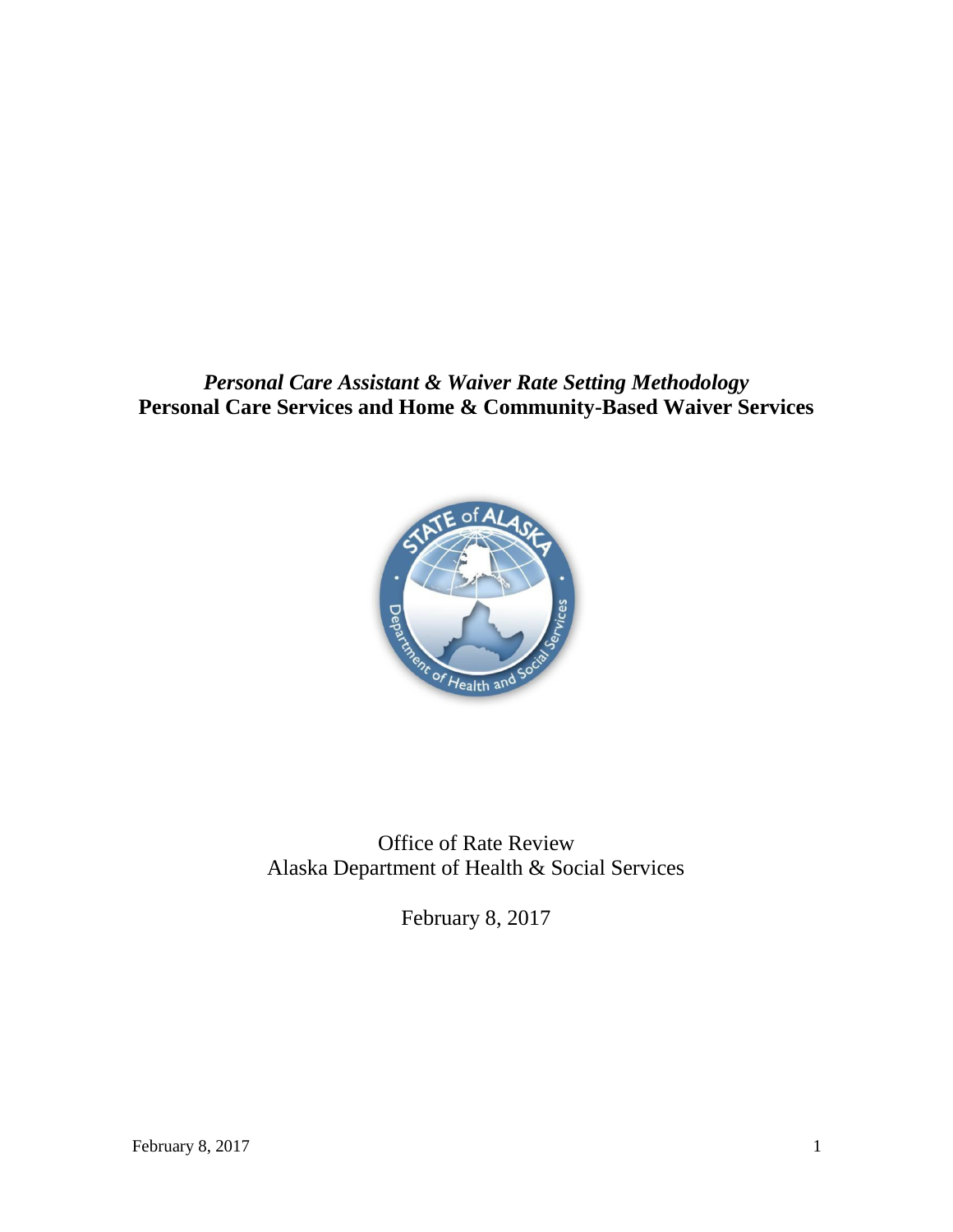### **Target Rate Setting**

#### *Services*

Personal care services provided under 7 AAC 125.010 - 7 AAC 125.199, chore services provided under 7 AAC 130.245, adult day services provided under 7 AAC 130.250, day habilitation services provided under 7 AAC 130.260, residential habilitation services provided under 7 AAC 130.265, supported-employment services provided under 7 AAC 130.270, intensive active treatment services provided under 7 AAC 130.275, respite care services provided under 7 AAC 130.280, transportation services provided under 7 AAC 130.290(a), and meal services provided under 7 AAC 130.295.

#### *Methodology*

The Office of Rate Review ("ORR") will set Medicaid reimbursement rates for the services listed above using a target rate-setting methodology. This methodology consists of five key components: (1) collecting annual reports from a narrow list of target providers; (2) producing allowable cost pools for each service from the annual reports; (3) adjusting the allowable cost pools for each service to establish total allowable costs; (4) developing a raw Medicaid reimbursement rate for each service from the total allowable costs; and, (5) converting the raw Medicaid reimbursement rates for each service into final rates.

(1) Collecting Annual Reports from Target Providers

Given the large number of providers of home and community-based Waiver services and personal care services, and the variety in financial and operational sophistication, ORR will collect cost reports from a narrow group of "target" providers. Target providers will be designated by ORR on an annual basis.

• *Target Provider Criteria*: For each service category listed above (see "Services")—except for paratransit services, which is defined under title 49, part 37, subpart F of the Code of Federal Regulations—total Medicaid units of service will be identified and organized by provider Tax ID over the most recent state fiscal year for which timely filing has passed. Starting with providers who provided the highest number of Medicaid service units and working down to providers who provided the lowest number of Medicaid service units, ORR will rank the providers (highest unit providers to lowest unit providers) until either 90% of the Medicaid service units are represented or 5 providers are identified, whichever occurs first. Each service category is defined as the procedure codes and modifiers that are reported together in a cost center on the expense worksheet of the cost survey. For example, Day Habilitation-Individual and Day Habilitation-Group are reported together in a cost center on the expense worksheet and will be analyzed together to determine the highest providers of day habilitation services. For services that are reported together in which the units of service are different, such as Adult Day Care – 15 minutes and Adult Day Care – Half Day, the half day units will be recalculated into 15 minute units using 3.5 hours as the standard half-day time.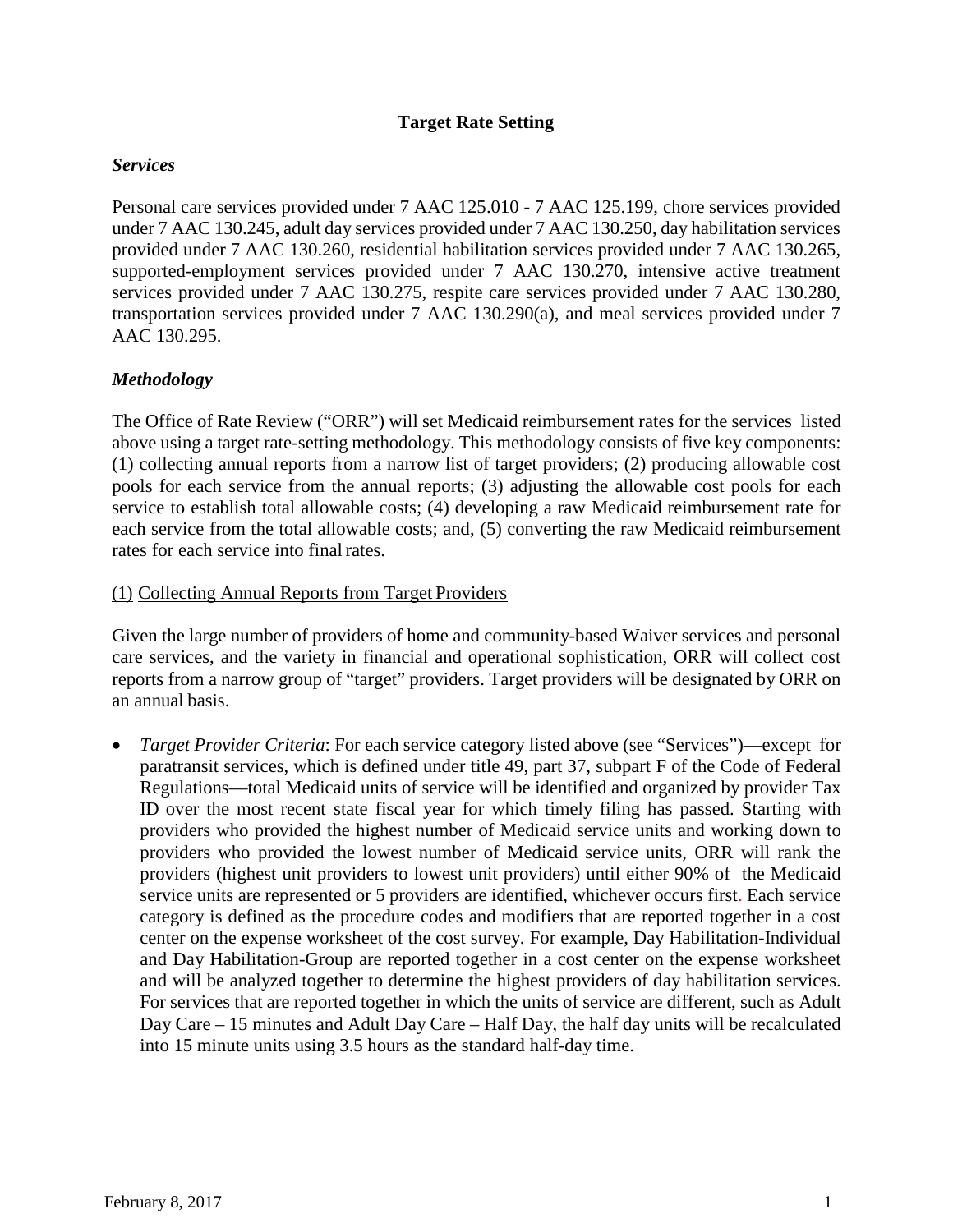• *Publishing Target List*: Once ORR identifies the target providers for each service category, it will generate a target list consisting of the identified providers and their corresponding fiscal years. If a provider is a target provider for multiple services, the target provider will be listed once on the list. On August  $1<sup>st</sup>$  of each year, ORR will publish the most recent target list on its website, and notify providers through the SDS E- Alert System.

As stated above, the target list is based on Medicaid service units provided during dates of service in the most recent state fiscal year for which timely filing has passed. For example, the target list published on August 1, 2016 will be based on dates of service between July 1, 2014 and June 30, 2015.

- *Collecting Cost Reports from Target Providers:* For each provider on the target list, ORR will indicate whether it is a rebase year for which a full annual report is required or whether it is a non-rebase year for which a reduced annual report is required. This description will also specify the fiscal year that must be covered in the annual report. For example, if Target Provider A's fiscal year ends 12/31, Target Provider B's fiscal year ends 6/30, and Target Provider C's fiscal year ends 9/30, ORR would indicate for Target Provider A that it is a rebase year for which a full annual report is required, but for Target Provider B and Target Provider C, ORR would indicate that it is not a rebase year, so a reduced annual report is required. Since ORR rebases rates using cost information from three different fiscal years, in this example, the target list published the following year would indicate that Target Provider B and Target Provider C must submit full annual reports, but Target Provider A would only submit a reduced annual report. Eventually, ORR would rebase all of the rates using the costs from the full annual reports submitted by all three providers. Regardless of whether a full or reduced annual report is required, the annual report is due to ORR no later than 8 months after the end of the fiscal year specified in the description.
	- o Full Annual Report
		- Cover sheet or letter signed by the chief executive officer indicating that the submitted information is complete and accurate to the best of the officer's knowledge;
		- Audited financial statements completed in accordance with generally accepted auditing standards ("GAAS") or generally accepted government auditing standards ("GAGAS");
		- Post-audit working trial balance that ties to the audited financial statements;
		- Reconciliation of the post-audit working trial balance to the Expense Worksheet of the Cost Survey;
		- Cost Survey, as adopted by reference in 7 AAC 160.900; and
		- Statistics worksheet from the department's *Cost Survey*, adopted by reference in 7 AAC 160.900;
	- o Reduced Annual Report
		- Cover sheet or letter signed by the chief executive officer indicating that the submitted information is complete and accurate to the best of the officer's knowledge;
		- Audited financial statements completed in accordance with generally accepted auditing standards ("GAAS") or generally accepted government auditing standards ("GAGAS");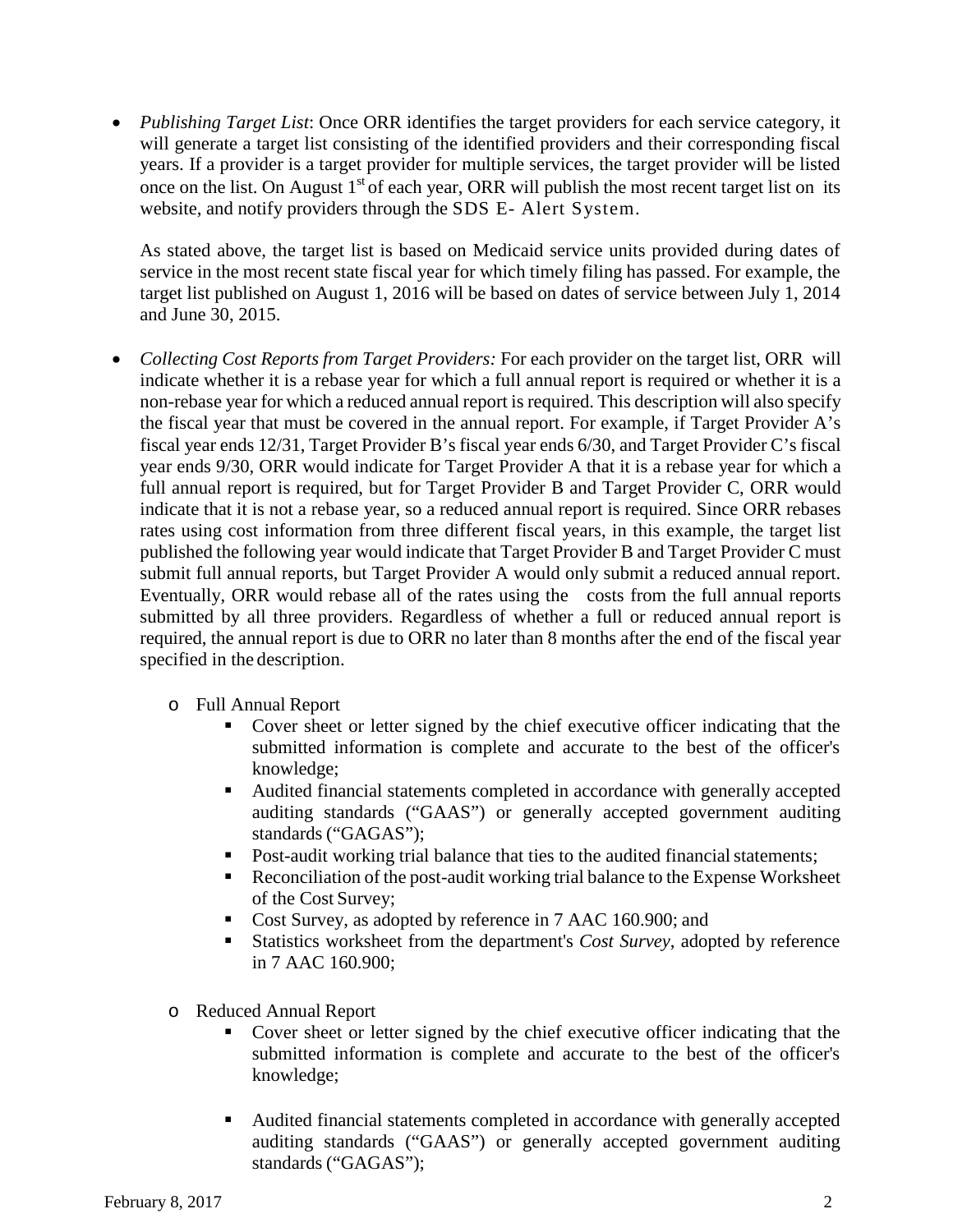- Per 7 AAC  $145.531(b)(1)$ , a provider with less than \$750,000 in Medicaid home and community based waiver and personal care assistant revenue may choose to substitute a reviewed audited financial statement by a CPA instead of audited financial statements when a reduced report is required,
- Post-audit working trial balance that ties to the audited financial statements;
	- Per 7 AAC  $145.531(b)(1)$ , a provider with less than \$750,000 in Medicaid home and community based waiver and personal care assistant revenue may choose to substitute a reviewed working trial balance by a CPA instead of post-audit working trial balance when a reduced report is required,
- Statistics worksheet from the department's *Cost Survey*, adopted by reference in 7 AAC 160.900

### (2) Producing Allowable Cost Pools for Each Service from Full AnnualReports

Conceptually, a Medicaid reimbursement rate is calculated for each service using a simple formula: total allowable costs divided by total units of service. Full annual reports from target providers consist of cost data that is used to determine total allowable costs. To determine total allowable costs, ORR first needs to create allowable cost pools for each service category. Once it creates the cost pools for each service category, ORR can adjust those cost pools into total allowable costs for each service category. The total allowable costs for each service are then computed into a raw Medicaid reimbursement rate, which ultimately is converted into a final Medicaid reimbursement rate.

Full annual reports include cost surveys. The worksheets in the cost surveys that are used to produce the allowable cost pools for each service category are the Expense Worksheet, Revenue and Statistics Worksheet, Home Office Worksheet, and Building Worksheet. The following steps are taken to derive allowable cost pools for each service category from cost surveys submitted by target providers.

- *Completeness and Accuracy:* To arrive at allowable cost pools for each service category, the cost reports submitted by the target providers are first reviewed for completeness and accuracy. Cost reports determined to be incomplete or inaccurate are returned to the target provider for correction. Cost reports that are determined complete and accurate are analyzed to ensure that non-allowable expenses, as listed in 7 AAC 145.533, are appropriately listed in the noncovered section of the cost report.
- *Geographic Adjustment:* Since target providers operate in different regions of the state, reported costs must be adjusted to a neutral base so that costs from different providers can be combined into allowable cost pools. Target providers with Medicaid reimbursement rates that receive a single geographic factor will have reported costs adjusted back by that factor. Target provides with Medicaid reimbursement rates that receive multiple geographic factors will have reported costs adjusted back by a weighted average of those geographic factors.
- *Allocation of General Service Costs:* These costs are allocated to each cost center based on a percentage that is determined by the following formula: [cost center's costs - building & maintenance costs] / [total costs - building & maintenance costs]. Note, this formula uses costs that have been geographically neutralized (see above). General Service costs are allocated to all cost centers including Waiver direct-care cost centers, non-covered costs centers, and non-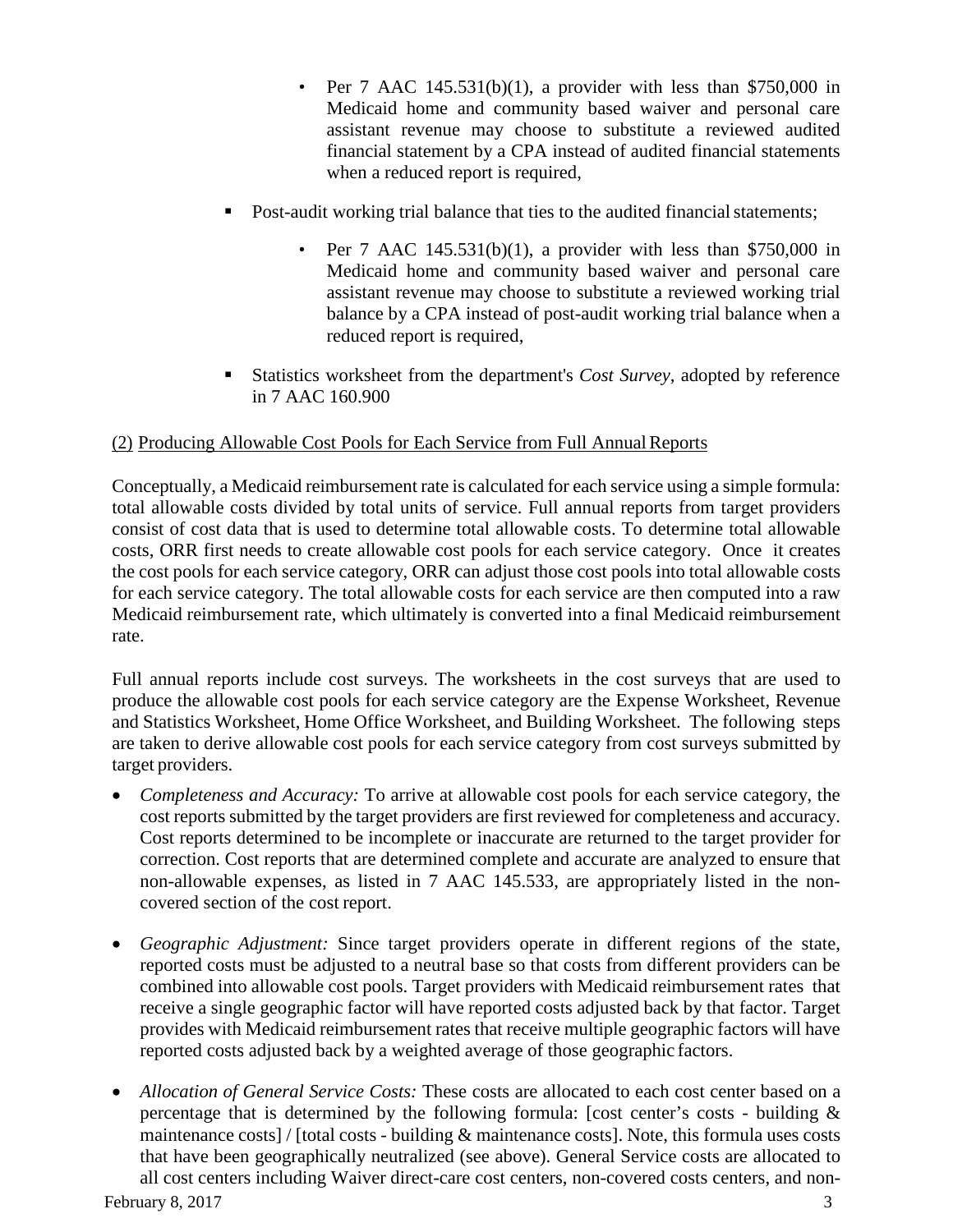waiver cost centers.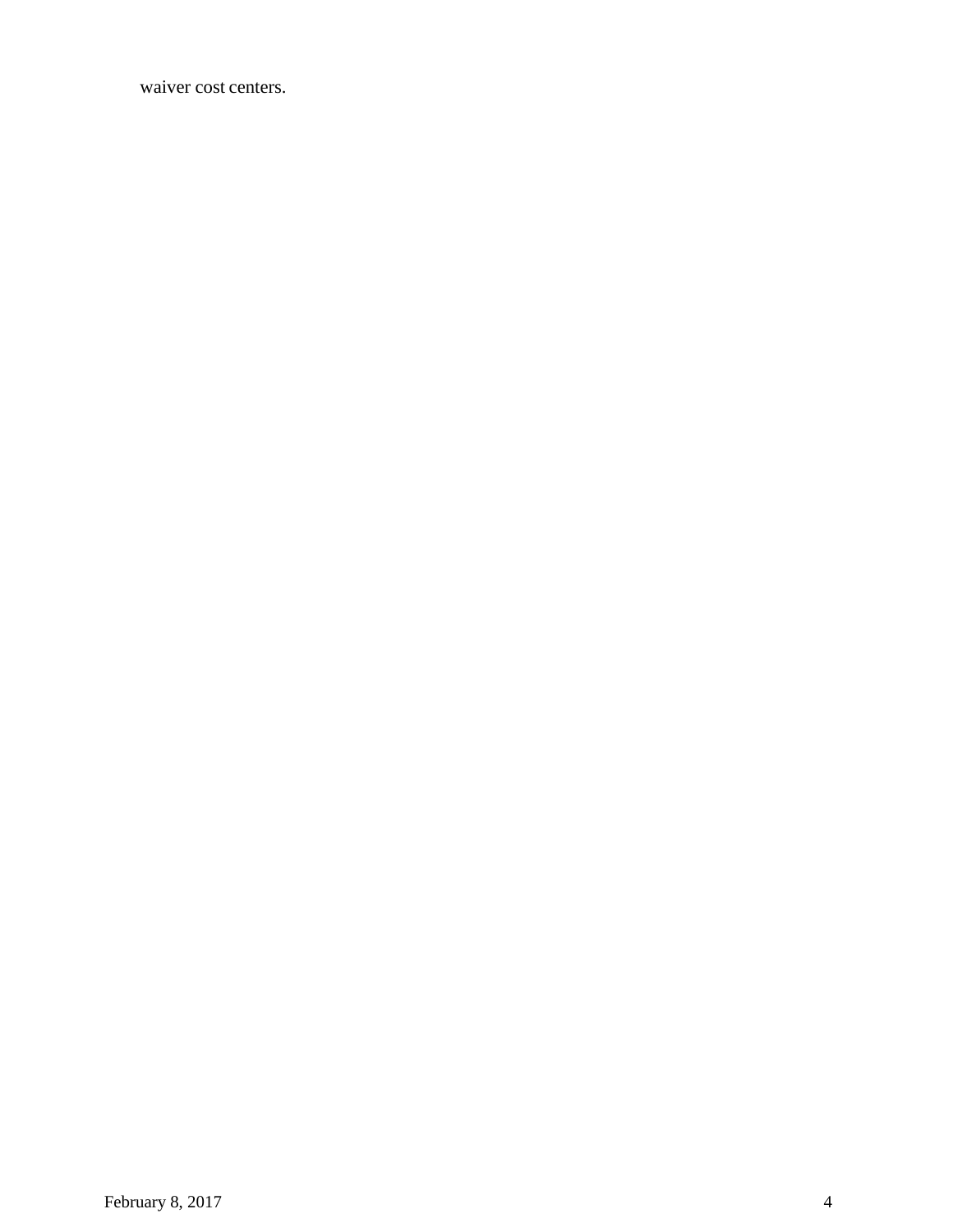• *Room & Board Exclusion:* To ensure that Medicaid is not reimbursing room and board costs for residential services listed in the "Services" section (see page 1), an amount equal to the amount the federal government and State of Alaska pay for living expenses for adults on public assistance, which is derived from Social Security Income standards, will be adjusted off the Expense Worksheet. Specifically, the room and board exclusion shall equal the maximum federal Supplemental Security Income payment amount that is in effect on the June 30 that precedes the date on which rates are to be publicly noticed plus the Alaska State Supplementation amount to that maximum federal Supplemental Security Income payment amount for an individual residing in an assisted living home who is eligible for federal Supplemental Security Income minus the incidental personal needs amount in 7 AAC 40.395(a)(1). Shown in formula terms, the exclusion is as follows:

Room  $\&$  Board Exclusion  $=$ 

Maximum Federal Supplemental Security Income Payment Amount in effect on the June 30 that precedes the date on which rates are publicly noticed

 $+$ 

Alaska State Supplementation Amount to that maximum Federal Supplemental Security Income payment amount for an individual residing in an assisted living home who is eligible for federal Supplemental Security Income

–

Incidental personal needs amount in  $7$  AAC  $40.395(a)(1)$ 

If Medicaid rates were to be rebased on July 1, 2016 and the public notice for those rates went out December 15, 2015, the Room & Board Exclusion would be \$733 [Room & Board Exclusion =  $$733 + $100 - $100 = $733$ ].

- *Acuity Adjustment*: Some target providers receive enhanced Medicaid reimbursement for highacuity group home habilitation services. For purposes of neutralizing costs so that costs from different providers can be combined into allowable cost pools, total units dedicated to highacuity group home habilitation services are multiplied by the acuity add-on rate that is in effect on July 1 of the target provider's reported fiscal year. This dollar amount is then removed from the group home habilitation cost center.
- *Inflation*: After performing the aforementioned adjustments, each allowable cost pool is inflated to the mid-point of the time period in which the rate will be effective using the CMS Home Health Agency Market Basket in the most recent quarterly publication of Global Insight's *Healthcare Cost Review*, available 60 days prior to July 1.

(3) Adjusting Allowable Cost Pools for Each Service to Establish Total Allowable Costs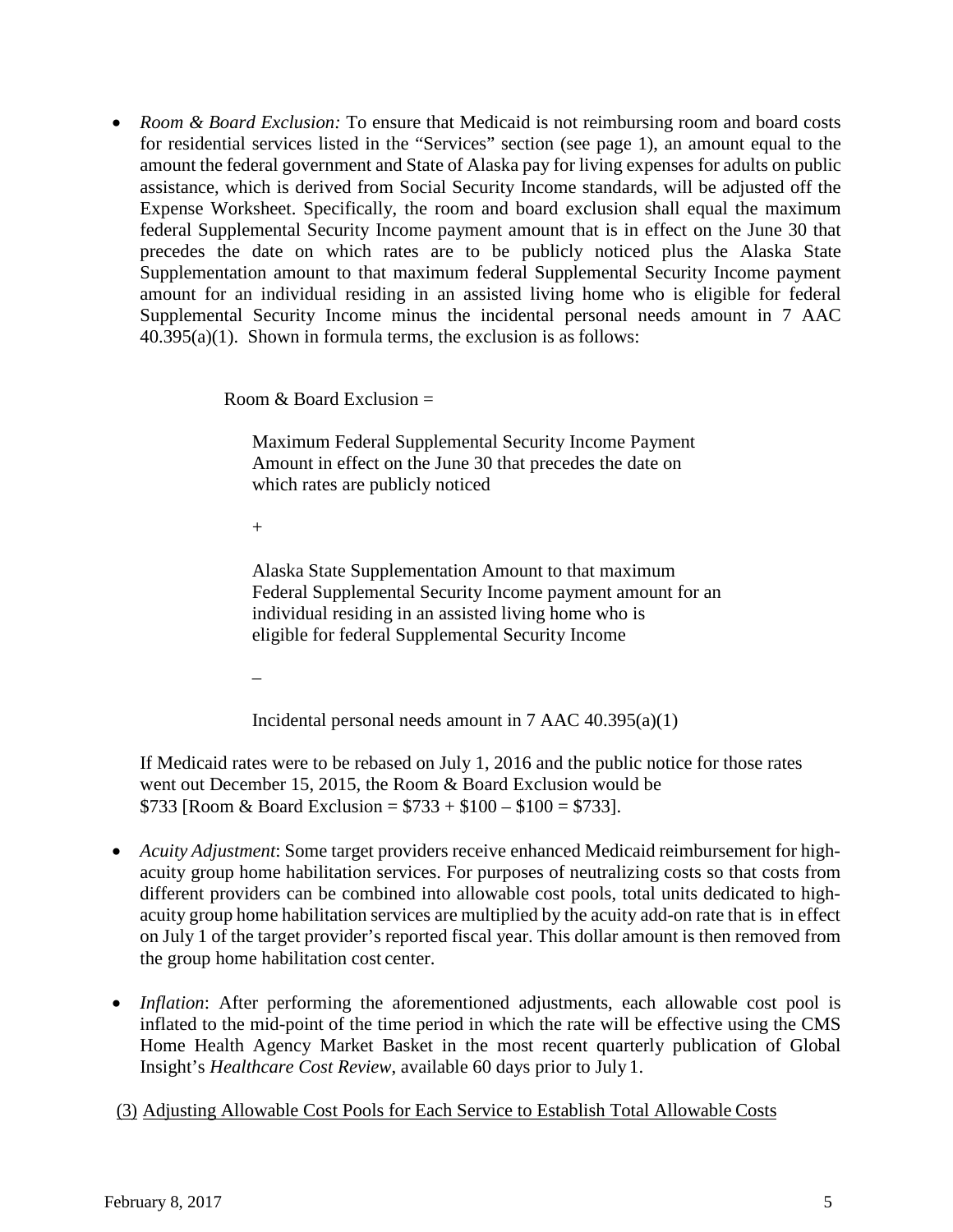The allowable cost pools do not represent total allowable costs because they only represent costs of the target providers themselves. Although the target providers deliver a majority of the units of service, there are still other providers—many of which are small, intensely hands-on, and located in other geographic areas—with cost and operational structures that do not align with the target providers. For example, not all providers are capable of realizing economies of scale or other cost efficiencies that are often available to target providers. While cost data from target providers is the most efficient, sound starting point for establishing Medicaid reimbursement rates for services, adjustment is necessary to "assure that payments are consistent with efficiency, economy, and quality of care and services are available . . . to the extent that such care and services are available to the general population in the geographic area[.]" See *§ 1902 of the Social Security Act*.

Recipients can only access services if there are providers available to render the services. To ensure that an adequate number of providers can operate under Medicaid reimbursement rates that are derived from target provider cost data, the allowable cost pools for each service are increased by 5% to generate the total allowable costs. This is efficient because the allowable cost pools are created from providers who deliver a majority of the Medicaid service units for home and community-based Waiver services and personal care services. It is economical because any growth in program costs from rate rebasing is controlled and contained through the stop-loss procedure described in (5) (see below). Finally, this adjustment ensures access to care and quality of services in a manner that is consistent with § 1902 of the Social Security Act.

### (4) Developing Raw Medicaid Reimbursement Rates from Total AllowableCosts

With total allowable costs identified, a raw Medicaid reimbursement rate for each service can be generated by dividing total allowable costs by total units of services.

- *Validating Medicaid Units of Service*: Target providers report Medicaid units of service and total units of service on the Revenue Worksheet of the cost report. ORR pulls Medicaid claims data from the Medicaid Management Information System ("MMIS") to test the validity of the reported Medicaid units of service. If there is a variance greater than 2% between the target provider's Medicaid units of service and the MMIS Medicaid units of service, ORR will formally inquire about the discrepancy. If the variance cannot be adequately explained or supported, the target provider's Medicaid units of service will be adjusted to match the MMIS Medicaid units of service, and a corresponding adjustment will be made to total units of service.
- *Special Calculations*: Certain services have combined total allowable costs. In the absence of valid cost based reporting, these services require special calculations to generate separate Medicaid reimbursement rates from the same pool of total allowable costs. Using actual expenditures from providers to calculate the total allowable costs, the categories of service and special calculations are as follows:
	- o Individual and Group Codes: Several services have codes for an individual setting and a group setting, but the total allowable costs for the codes are reported together in a single cost center or pool. These services include day habilitation, supported

employment, and pre-employment. To generate separate Medicaid reimbursement rates for group codes and individual codes within the same category of service, the rate for the group code is calculated as 60% of the rate for the individual code. The rate for the individual code is set at an amount that is consistent with the following formula: [rate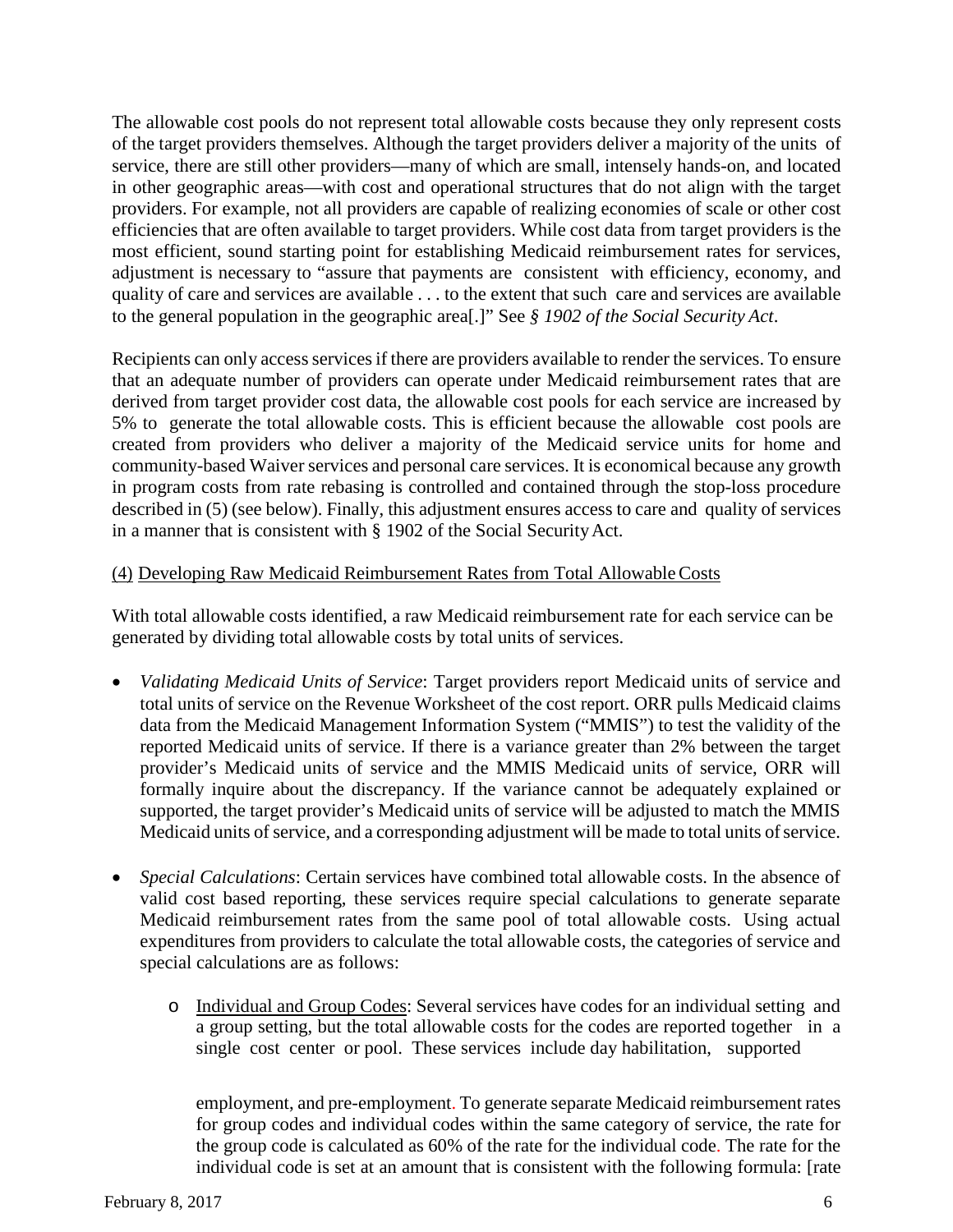for individual code X units of service for the individual code]  $+$  [rate for group code X unites of service for group code] = [Total Allowable Costs after Application of Stop-Loss Adjustment]. Note, the stop-loss adjustment is described in (5) below.

- o Respite Services: Respite services include respite and family-directed respite. These services are reimbursed using both daily units and 15-minute units. Reported daily units are converted to and combined with the 15-minutes units using an assumption that a daily unit equals 56 units of 15-minute units. Total allowable costs after application of the stop-loss adjustment (see (5) below) are then divided by total 15-minute units to generate the rate for 15-minute respite. The rate for daily respite is set by multiplying the rate for the 15-minute respite by 56 units of 15- minute units originally used to convert the daily units into 15-minute units.
- o Adult Day Care: Adult day care services are reimbursed using both half-day units and 15-minute units. Reported half-day units are converted to and combined with the 15 minute units using an assumption that a half-day unit equals 14 units of 15-minute units. Total allowable costs after application of the stop-loss adjustment (see (5) below) are then divided by total 15-minute units to generate the rate for 15- minute adult day care. The rate for half-day adult day care is set by multiplying the rate for 15-minute adult day care by 14 units of 15-minute units originally used to convert the half-day units into 15-minute units.
- o Transportation Services: Transportation services includes codes for recipient transportation up to 20 miles (T2003), escort transportation (T2001), and recipient transportation over 20 miles (T2003 TN). To set reimbursement rates for these services, weighted units are calculated by multiplying T2001 units by 1, T2003 units by 1 and T2003 TN units by 2. Total allowable costs after application of the stop-loss adjustment (see (5) below) are divided by weighted units to arrive at the rates for T2001 and T2003. The rate for T2003 TN is calculated by multiplying the T2001 and T2003 rates by 2. The rate for paratransit services (T2001 CG) shall be the same as the rate calculated for T2003 TN.

# (5) Converting Raw Medicaid Reimbursement Rates into FinalRates

Rate systems are vulnerable to dramatic swings in reimbursement rates during rebasing. This happened in 2013 when a full rebasing caused severe fluctuations in reimbursement rates for home and community-based Waiver services and personal care services (i.e. Nursing Oversight & Care Management increased by 241.5% while 17+ Bed RSL services decreased by nearly 20%). To avoid system shock from dramatic swings, a stop-loss procedure is deployed to convert the raw rates into final form.

The stop-loss procedure is a means of allowing Medicaid reimbursement rates to change in a predictable and controllable manner. The procedure compares the raw Medicaid reimbursement rates developed in (4) with the Medicaid reimbursement rates that are in effect during the state fiscal year preceding the effective date of the new, rebased rates ("benchmark rate"). If a raw rate is more than 5% higher than the benchmark rate, then Final Rate = [benchmark rate  $X$  1.05]. Similarly, if a raw rate is more than 5% lower than the benchmark rate, then Final Rate  $=$ [benchmark rate X 0.95]. Finally, if the difference between a raw rate and the benchmark rate is less than or equal to  $+$  or  $-$  5%, then Final Rate = [raw rate].

An aggregate stop-loss procedure is used for services that are subject to "special calculations" in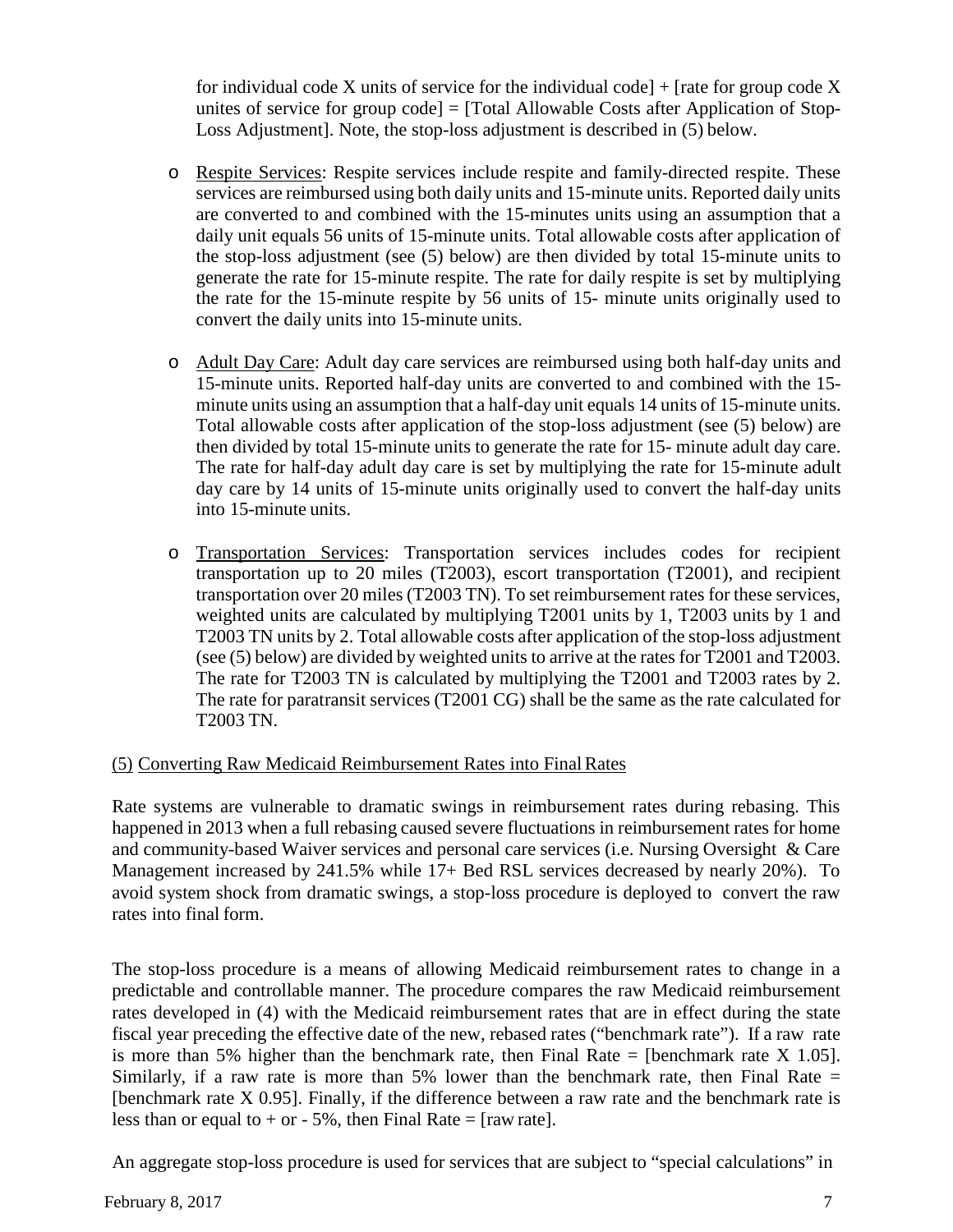(4) (see above). An aggregate approach is necessary because rates for these services are generated from total allowable costs that are reported together in a single cost center or pool. Therefore, the stop-loss procedure for these services compares benchmark costs to the total allowable costs. If total allowable costs are more than 5% higher than the benchmark costs, then the Final Total Allowable Costs = [benchmark costs  $X$  1.05]. Similarly, if total allowable costs are more than 5% lower than the benchmark costs, then Final Total Allowable Costs = [benchmark costs X 0.95]. Finally, if the difference between total allowable costs and the benchmark costs is less than or equal to  $+$  or  $-$  5%, then Final Total Allowable Costs = [total allowable costs]. Note, benchmark costs are the Medicaid reimbursement rates that are in effect during the state fiscal year preceding the effective date of the new, rebased rates multiplied by the aggregated total units of service reported in the target provider cost surveys.

The stop-loss procedure ensures that the Medicaid reimbursement rates for home and communitybased Waiver services and personal care services, or the total allowable costs for services subject to special calculations, will never increase or decrease more than 5% during a rebasing. This creates fiscal predictability and more effective budget planning for both providers and the State. It also controls growth and contractions in the system by allowing changes to occur gradually over time.

### *Annual Inflation Adjustments in Non-Rebase Years*

Medicaid reimbursement rates for home and community-based Waiver services and personal care services are annually adjusted for inflation in non-rebase years. Since the stop-loss procedure caps rate increases or decreases that exceed + or - 5% (and aggregate increases or decreases that exceed  $+$  or  $-$  5% for services subject to "special calculations" under (4)) during rebasing, inflation adjustments in the non-rebase years following the rebasing and prior to the next rebasing are modified to allow the capped rates to gradually self-correct. Modified inflation adjustments only apply to the non-rebase years that follow the application of the stop-loss adjustment. The process starts over when the stop-loss adjustment is applied in the next rebasing because new rates are set, and new modifications to inflation will be necessary.

For example, if a rate for "service A" decreases by 6.2% during rebasing, the stop-loss procedure caps the decrease at 5%. This means there is still 1.2% of loss remaining  $(6.2\% - 5\% = 1.2\%)$ . Since there is loss remaining, the Medicaid reimbursement rate for "service A" will not receive a full inflation adjustment in the year following rebasing. Rather, if the inflation adjustment for the year following rebasing equals 3.1%, the Medicaid reimbursement rate for "service A" will

only be increased by 1.9% (3.1% - 1.2% = 1.9%). "Service A" will receive full annual inflation adjustments in the future, remaining years prior to the next rebasing because the remaining loss has been satisfied in full. Note, if "Service A" still has loss remaining when rates are being rebased next, meaning it is still receiving reduced inflation, the remaining loss is not carried into rebasing or future inflation adjustments. Rather, a new inflation modification will be calculated through the rebasing and application of the stop-loss adjustment to the costs from the updated annual reports.

For services that are subject to "special calculations" in (4), an example of modified inflation is as follows. If "service X" is for an individual setting, and "service X-G" is the same service but for a group setting, since the rates for both services are developed from a single pool of costs (see "special calculations" in (4)), similar to the "aggregate" stop-loss procedure (see (5) above), the modified inflation adjustment is based on the increase or decrease in the single pool of total allowable costs in comparison to the benchmark costs (again, see "special calculations" in (4)). In comparison to the benchmark costs, if the total allowable costs decrease by 6.2% during rebasing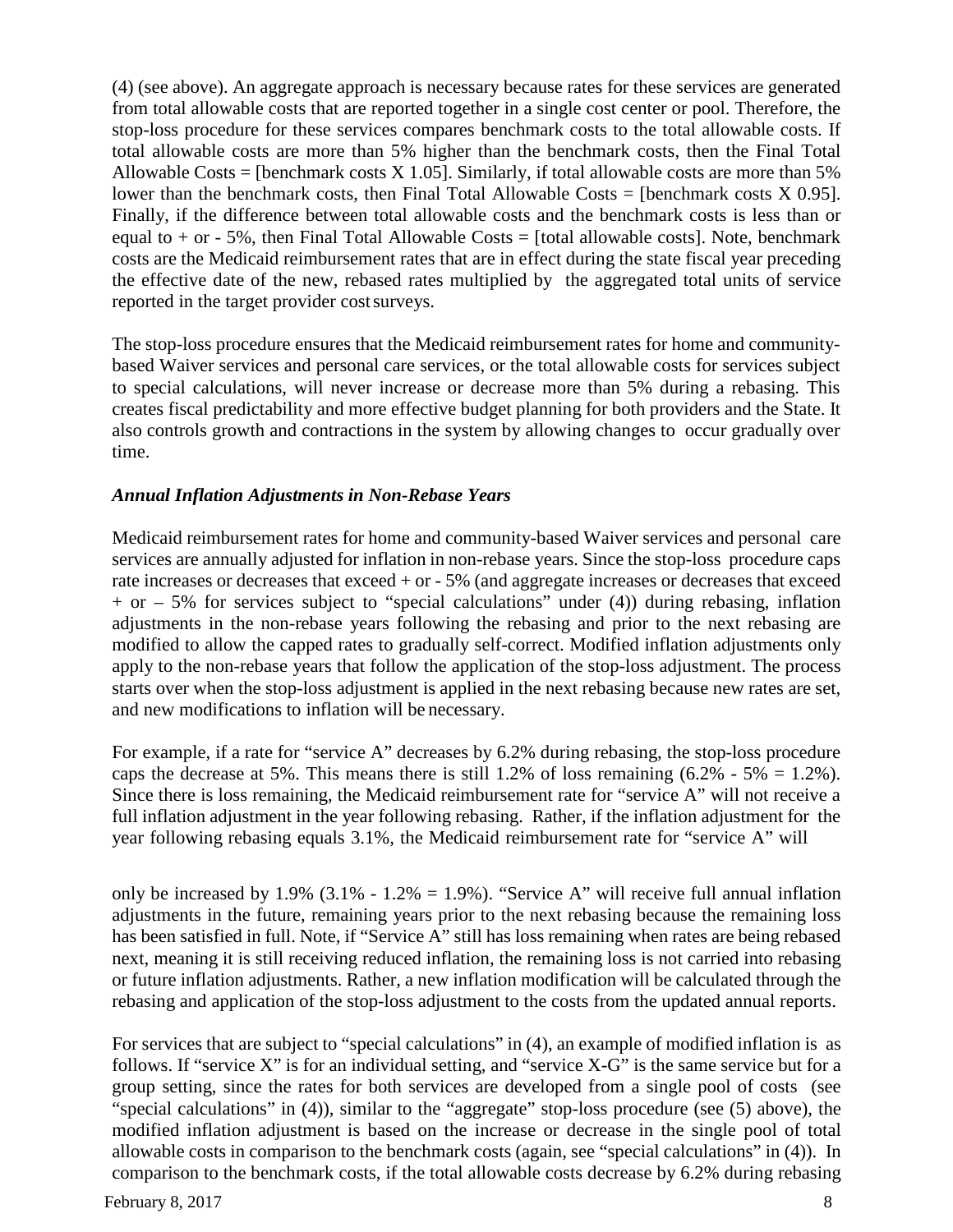of "service X" and "service X-G," the aggregate stop-loss procedure caps the decrease at 5%. This means that there is still 1.2% of loss remaining  $(6.2\% - 5\% = 1.2\%)$ . Since there is loss remaining, the Medicaid reimbursement rate for "service X" and "service X-G" will not receive a full inflation adjustment in the year following rebasing. Rather, if the inflation adjustment for the year following rebasing equals 3.1%, the Medicaid reimbursement rate for "service X" and "service X-G" will each be increased by  $1.9\%$  (3.1% - 1.2% = 1.9%). "Service X" and "service X-G" will each receive full annual inflation adjustments in the future, remaining years prior to the next rebasing because the remaining loss has been satisfied in full. Note, if "Service X" and "Service X-G" still have loss remaining when rates are being rebased next, meaning they are still receiving reduced inflation, the remaining loss is not carried into rebasing or future inflation adjustments. Rather, a new inflation modification will be calculated through the rebasing and application of the stop-loss adjustment to the costs from the updated annual reports.

While offsetting rate decreases capped by the stop-loss procedure is quantitatively straightforward, attempting to modify inflation adjustments upwards to accommodate rate increases capped by the stop-loss procedure is more difficult. Any enhanced inflation adjustments must be offset by the savings realized from the reduced inflation adjustments, and determining a regular methodology for redistributing these savings through enhancements to inflation are highly dependent on the circumstances that exist at the time of rebasing. For example, some service codes may have significant rate increases that are capped by the stop-loss procedure, while other codes may have modest rate increases that barely exceed the 5% cap.

During non-rebase years, ORR must modify inflation adjustments so that reduced inflation adjustments are provided to codes that the stop-loss procedure capped reductions over 5% during the most recent rebasing. During non-rebase years, ORR must use the estimated savings realized from paying reduced inflation adjustments in place of full inflation adjustments to provide enhanced inflation adjustments to codes that the stop-loss procedure capped increases over 5% during the most recent rebasing. The enhanced adjustments shall be, in aggregate, no more than the lesser of the estimated savings realized from reduced inflation adjustments provided that year or the amount necessary to offset the rate increases capped by the stop-loss procedure. Modified

inflation adjustments—both reduced inflation and enhanced inflation—only apply to the nonrebase years that follow the application of the stop-loss adjustment. The process starts over when the stop-loss adjustment is applied in the next rebasing because new rates are set, and new modifications to inflation will be necessary.

Given the variability associated with modifying inflation adjustments upwards to accommodate rate increases capped by the stop-loss procedure, ORR may develop and pay the enhanced inflation adjustments in a manner it deems to be reasonable. A reasonable manner includes allocating the estimated savings realized from paying reduced inflation adjustments in place of full inflation adjustments to the codes that the stop-loss procedure capped increases over 5% during the most recent rebasing proportionately based on the impact from the 5% cap to each code.

# *Exceptional Rate Changes*

The department may increase the Medicaid reimbursement rate or rates if it finds by clear and convincing evidence that the rate or rates established under the target rate setting methodology do not allow for reasonable access to quality recipient care provided by efficiently and economically managed providers of services, and that increasing the reimbursement rate is in the public interest.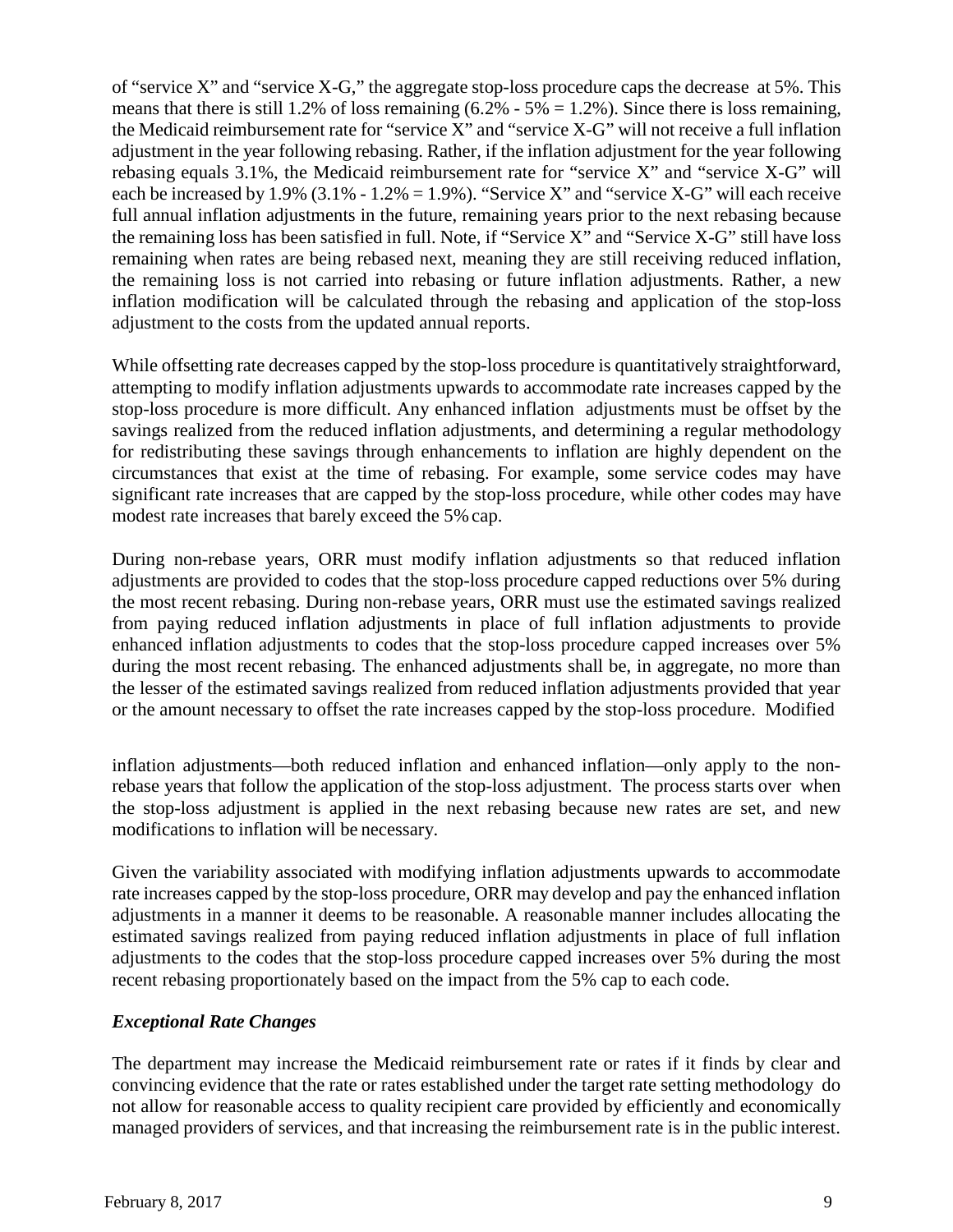# **Residential Supported Living Acuity Rate Setting**

### *Services*

Residential supported-living services provided under 7 AAC 130.255.

# *Methodology*

The Office of Rate Review ("ORR") will set Medicaid reimbursement rates for the services listed above using Medicare Cost Reports from the nursing facilities operating in Anchorage, Alaska that are not predominately dedicated to providing transitional care services. This methodology consists of four key components—(1) direct service wages; (2) direct service fringe benefits; (3) overhead; (4) rate calculation—and a single rate for Supported Living services: T2031.

To ensure that Medicaid is not reimbursing room and board for residential supported-living services provided under 7 AAC 130.255, this methodology specifically excludes room and board expenses in its calculation of overhead under (3) (see below).

# (1) Direct Service Wages

Direct service wages are reported on Worksheet S-3, Part V of the Medicare Cost Report. Salaries and hours worked are reported for Registered Nurses ("RNs"), Licensed Practical Nurses ("LPNs") and Certified Nursing Aides ("CNAs"). Hourly wage can be computed by dividing salaries by hours worked. Inpatient Days from the Department's MR-O-14 report from the Medicaid Management Information System, and other credible sources, are utilized to arrive at hours per patient day.

The sum of all calculated direct salary amounts are called allowable direct service wages.

# *Direct Service Salaries*

Direct service salaries are computed by multiplying the reported wage rate for CNAs by percentage of the reported hours for RNs, LPNs and CNAs.

# (2) Direct Service Fringe Benefits

Direct Service fringe benefits are reported on Worksheet S-3, Part V of the Medicare Cost Report. Fringe benefits and wages are reported for Registered Nurses ("RNs"), Licensed Practical Nurses ("LPNs") and Certified Nursing Aides ("CNAs"). Fringe benefits are calculated by multiplying the calculated direct salaries by the average fringe benefit percentage.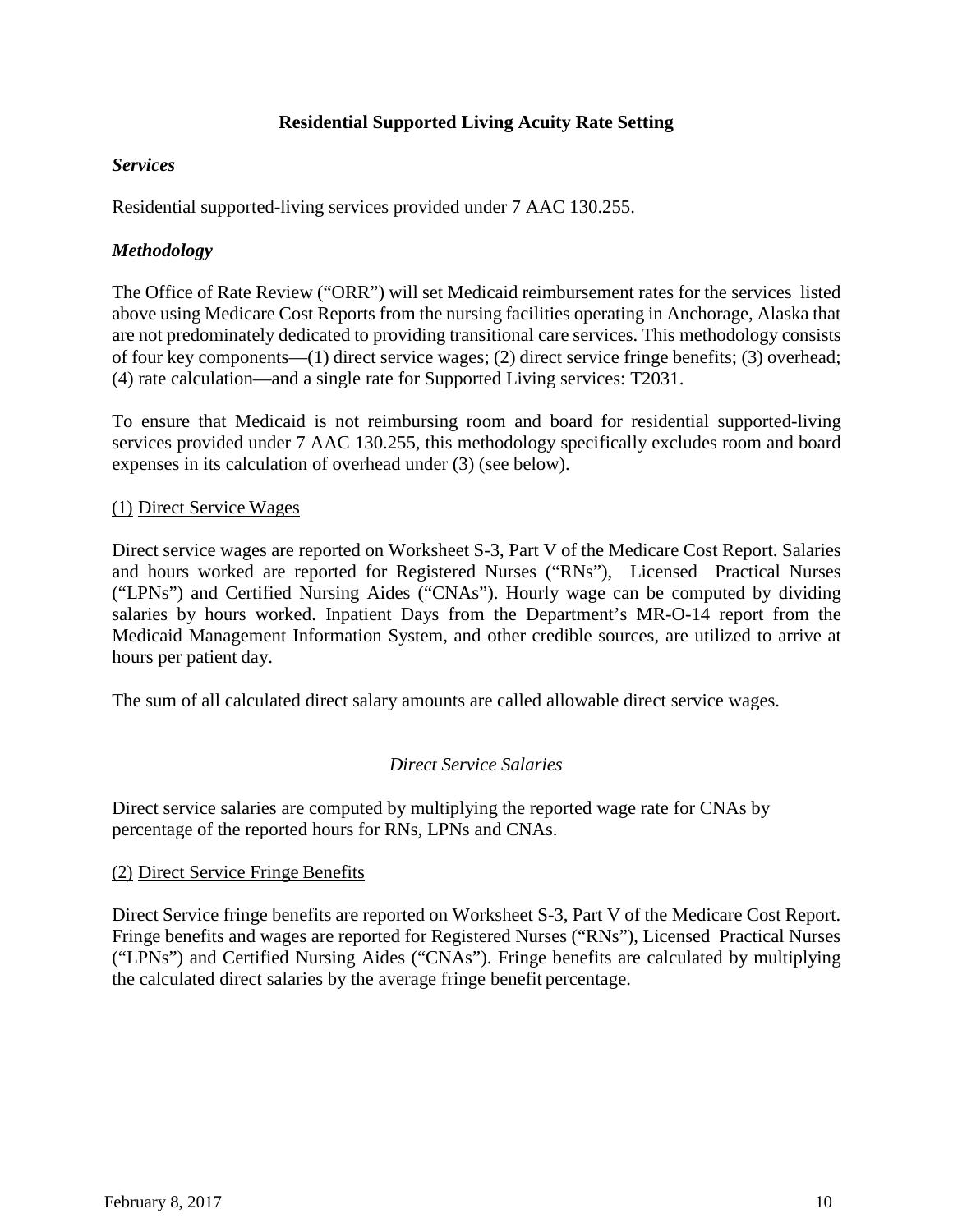### (3) Overhead

#### *Overhead Costs for Employee Benefits*

Employee benefits must be first calculated separately from "all other" overhead costs because of reporting on the Medicare Cost Report. The figure reported on the Medicare Cost Report includes all fringe benefits, even those already calculated from the Worksheet S-3 series for direct service workers fringe benefits under (2) (see above).

Allowable salaries for overhead cost centers are aggregated to determine total allowable overhead wages. The overhead cost centers include column 1 (wages) of Admin & General, Laundry & Linen, Housekeeping, Dietary, Central Services & Supply, and SocialService.

Total allowable overhead wages are divided by total salaries from Column 1 of Worksheet A of the Medicare Cost Report to arrive at allowable overhead salaries as a percentage of total salaries.

Allowable overhead salaries as a percentage of total salaries is multiplied by employee benefits as reported in Column 7 of Worksheet A of the Medicare Cost Report to arrive at allowable overhead fringe benefits. Allowable overhead fringe benefits are then included in the "all other" overhead costs (see below).

#### *Overhead Costs "All Other"*

Allowable overhead costs include allowable overhead wages, allowable overhead other, and allowable employee benefits. Amounts are reported on the Medicare Cost Report as Wages (Col. 1), Other (Col. 2), Total (Col. 3 calculated as Col.  $1 +$  Col. 2), Reclassifications (Col. 4), Reclassified Trial Balance (Col. 5 calculated as Col. 3 + Col. 4), Adjustments for Expenses (Col. 6), and Net Expenses for Allocation (Col 7).

First, the allowable overhead wage portion is calculated by adding the wage portions (Col. 1) for Admin & General, Laundry & Linen, Housekeeping, Dietary, Central Services & Supply, and Social Services. Plant Operation & Maintenance is excluded because it constitutes "room and board."

To calculate the allowable overhead other portion, the other portion of the Medicare Cost Report (Col. 2) cannot be used because it may include expense amounts that are not Medicaid allowable expenses, such as Bad Debt and certain types of advertising. The Net Expenses for Allocation (Col. 7) cannot be used because while it excludes the non-allowable Medicaid expenses, it includes salary expenses. Therefore, the allowable overhead other portion is calculated as Net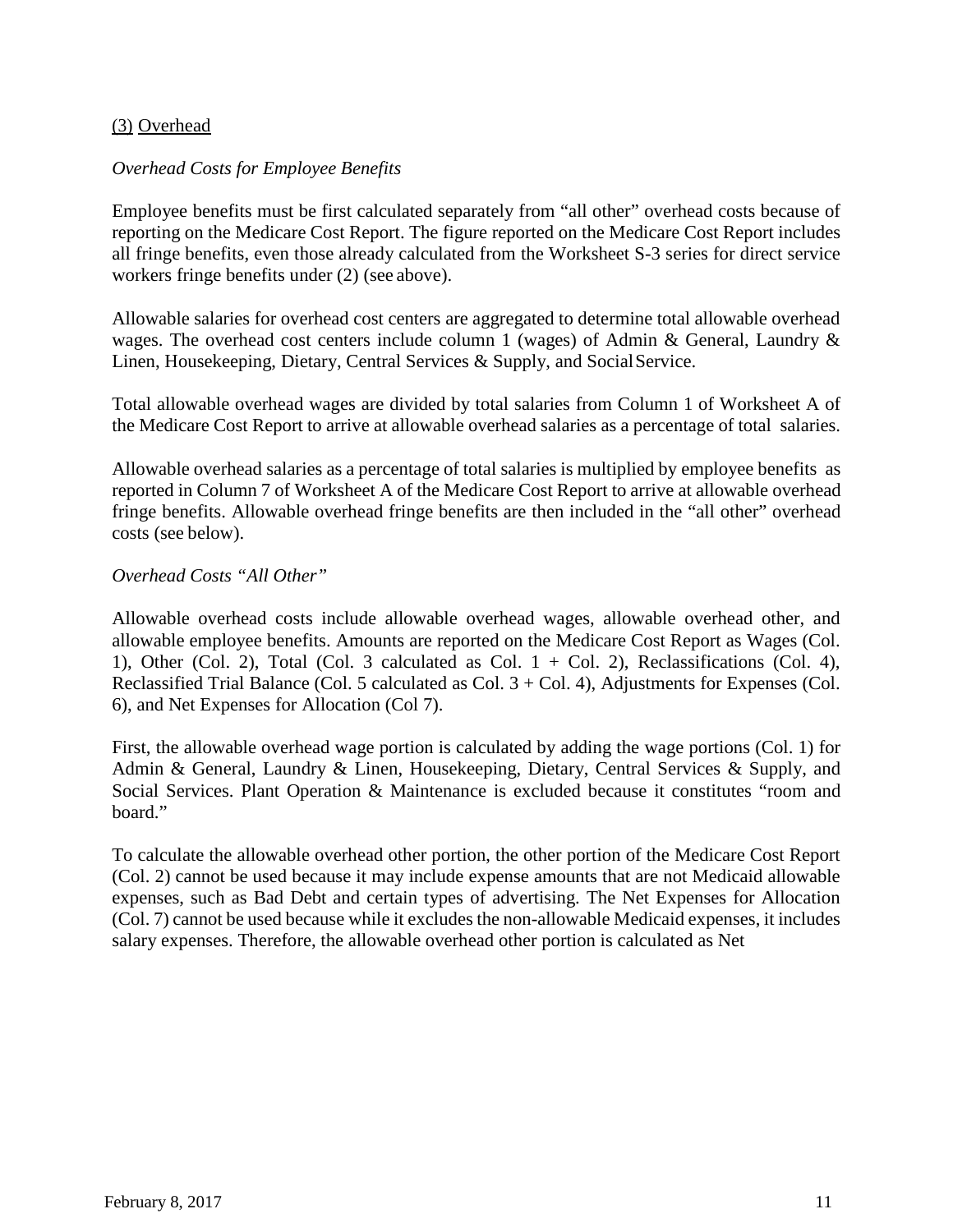Expenses for Allocation (Col. 7) minus wages (Col 1.) for Admin & General, Laundry & Linen, Housekeeping, Central Services & Supply, and Social Services. The other portion of Dietary, Buildings & Fixtures, Moveable Equipment, Plant Operation, and Maintenance & Repairs are non-allowable because they constitute "room and board."

To determine the percentage of allowable overhead that is allocated to direct service costs for each rate tier, first non-general service costs are calculated by subtracting all general service cost report lines from total expenses reported in column 7 of Worksheet A. The percentage of allowable overhead is calculated by adding direct service wages calculated for each tier divided by the calculated non-general service costs. The percentage of allowable overhead for each tier is then multiplied by allowable overhead to determine the amount of allowable overhead that is allocated to the calculated direct service costs for purposes of arriving at overhead costs.

# (4) Raw Rate Calculation

The direct service wages, direct service fringe benefits, and overhead are added together to arrive at total allowable Residential Supported Living costs. The total allowable Residential Supported Living costs are then divided by the total reported nursing home expenses reported in Column 7 of Worksheet A of the cost reports to arrive at a percentage.

The percentage is multiplied by the "average Anchorage nursing facility Medicaid rate" to generate a raw rate before inflation. The "average Anchorage nursing facility Medicaid rate" is calculated by taking a weighted average of the long term care Medicaid rates in effect during the time period covered in the Medicare Cost Reports used by this methodology for each nursing facility operating in Anchorage, Alaska that is not predominately dedicated to providing transitional care services.

The raw rates before inflation are next inflated to the midpoint of the effective year using the most recent 1<sup>st</sup> quarter Global Insight's Home Health market basket index to arrive at raw rates after inflation.

# (5) Converting Raw Medicaid Reimbursement Rates into FinalRate

The stop-loss procedure is a means of allowing Medicaid reimbursement rates to change in a predictable and controllable manner. The procedure compares the raw Medicaid reimbursement rate after inflation developed through the methodology above with the average Medicaid reimbursement rate for residential supported living services ("aggregate benchmark rate"). The aggregate benchmark rate will be calculated by multiplying the rates in effect during the state fiscal year preceding the effective date of the new, rebased rates by the residential supported living units of service for the dates of service in the most recent state fiscal year for which timely filing has passed. For example, an aggregate benchmark rate for a rebased rate effective July 1, 2016 would be= [[(SFY15 T2031 rate x SFY15 units of service) + (SFY15 T2031 UR rate x SFY15 T2031 UR units of service) + (SFY15 T2031 US rate x SFY15 T2031 US units of service)] / (T2031 units of service  $+$  T2031 UR units of service  $+$  T2031 US units of service)].

If a raw rate after inflation is more than 5% higher than the aggregate benchmark rate, then Final Rate = [aggregate benchmark rate X 1.05]. Similarly, if a raw rate after inflation is more than 5% lower than the aggregated benchmark rate, then Final Rate = [benchmark rate  $X$  0.95]. Finally, if the difference between a raw rate and the benchmark rate is less than or equal to  $+$  or  $-$  5%, then Final Rate = [raw rate after inflation].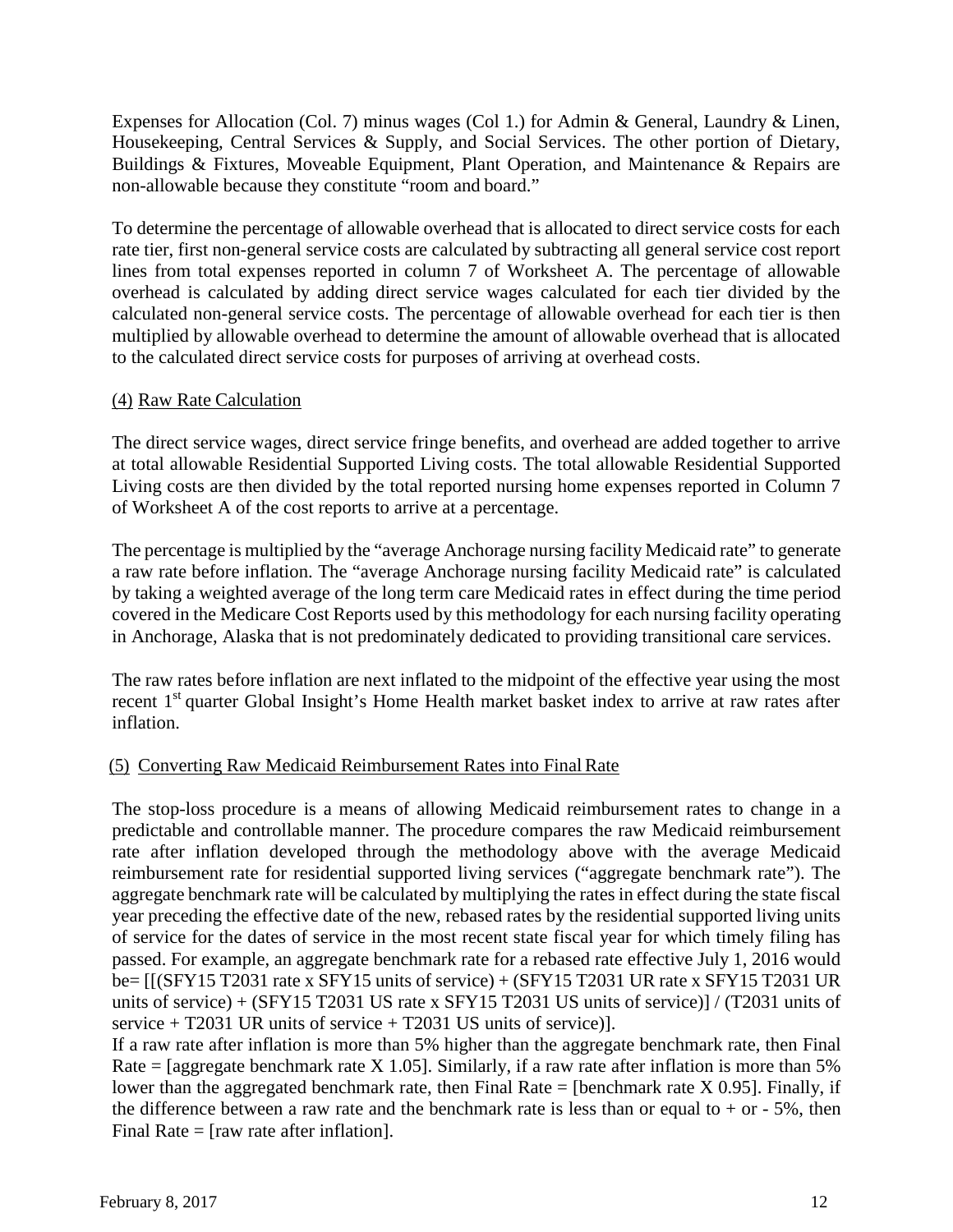### *Exceptional Rate changes*

The department may increase the Medicaid reimbursement rate or rates if it finds by clear and convincing evidence that the rate or rates established under the regional-based nursing facility Medicare Cost Report rate model do not allow for reasonable access to quality recipient care provided by efficiently and economically managed providers of services, that that increasing the reimbursement rate is in the public interest.